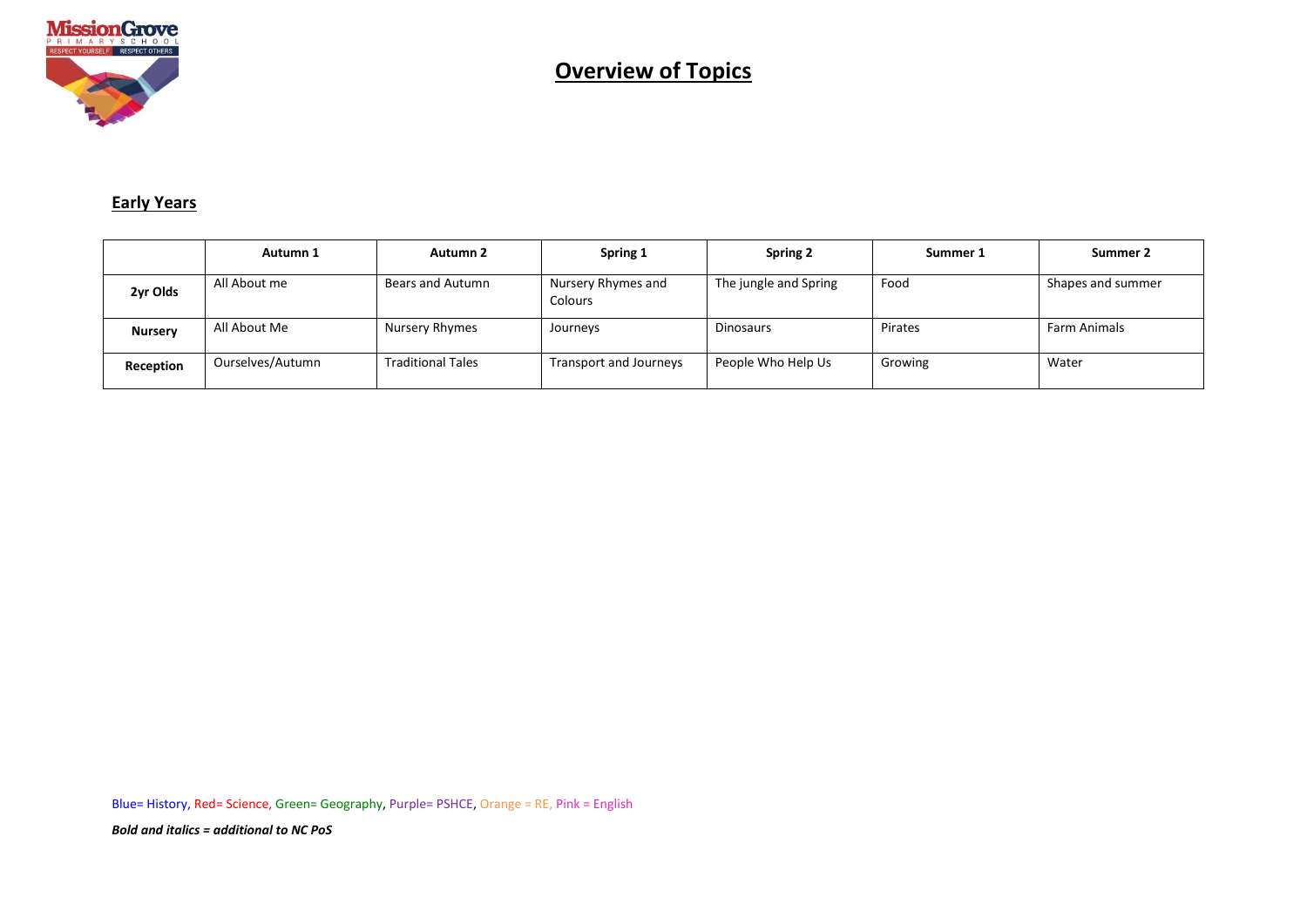

### **Key Stage One**

|                                 | Autumn 1                                                                                                                                           | Autumn 2                                                                                                                                                            | Spring 1                                                                                 | <b>Spring 2</b>                                                                                                               | Summer 1                                                                                         | Summer 2                                                                                                                            |
|---------------------------------|----------------------------------------------------------------------------------------------------------------------------------------------------|---------------------------------------------------------------------------------------------------------------------------------------------------------------------|------------------------------------------------------------------------------------------|-------------------------------------------------------------------------------------------------------------------------------|--------------------------------------------------------------------------------------------------|-------------------------------------------------------------------------------------------------------------------------------------|
| Year one                        | <b>Topic focus: Local history:</b><br><b>Walthamstow market</b><br><b>Local history</b><br>Animals including humans<br>Sharing of food in religion | Topic focus: Journeys -<br>local geography<br>A study of the local area<br><b>Materials</b><br><b>Books and Stories,</b><br>including the Christmas<br><b>Story</b> | <b>Topic focus: Toys</b><br>Changes within living<br>memory<br><b>Materials</b>          | <b>Topic focus: Minibeasts</b><br>Animals including humans<br><b>Plants</b>                                                   | <b>Topic focus: Rainforests</b><br>A study of rainforests<br>Plants                              | <b>Topic focus: Under the</b><br><u>Sea</u><br><b>Animals including</b><br>humans                                                   |
| Non-topic<br>related<br>content | <b>Seasons</b>                                                                                                                                     | <b>Seasons</b>                                                                                                                                                      | <b>Seasons</b><br><b>Muslim beliefs</b>                                                  | <b>Seasons</b><br>Jesus' friends and his<br>teaching                                                                          | <b>Seasons</b><br>Sikhism: Guru Nanak                                                            | <b>Seasons</b><br>Jewish beliefs about God                                                                                          |
| Year two                        | <b>Topic focus: Great Fire of</b><br><b>London</b><br><b>Events beyond living</b><br>memory<br><b>Materials</b>                                    | <b>Topic focus: Graeme</b><br><b>Base</b><br>Living things and their<br>habitats                                                                                    | <b>Topic focus: Nocturnal</b><br>animals<br><b>Animals</b><br>Living things and habitats | <b>Topic focus: Florence</b><br><b>Nightingale</b><br>The lives of significant<br>individuals<br>Animals, including<br>humans | <b>Topic focus: Australia</b><br>A study of a small area in<br>a non-European country.<br>Plants | <b>Topic focus: Explorers</b><br><b>Weather patterns</b><br>The lives of significant<br>individuals<br>Animals, including<br>humans |
| Non-topic<br>related<br>content | <b>Harvest festivals</b><br>Plants                                                                                                                 | Christmas<br>Plants                                                                                                                                                 | Buddhism, including<br>Wesak<br>Chinese New year<br><b>Plants</b>                        | Places of worship<br>Plants                                                                                                   | Prayer in Islam                                                                                  | Signs and symbols<br>Plants                                                                                                         |

Blue= History, Red= Science, Green= Geography, Purple= PSHCE, Orange = RE, Pink = English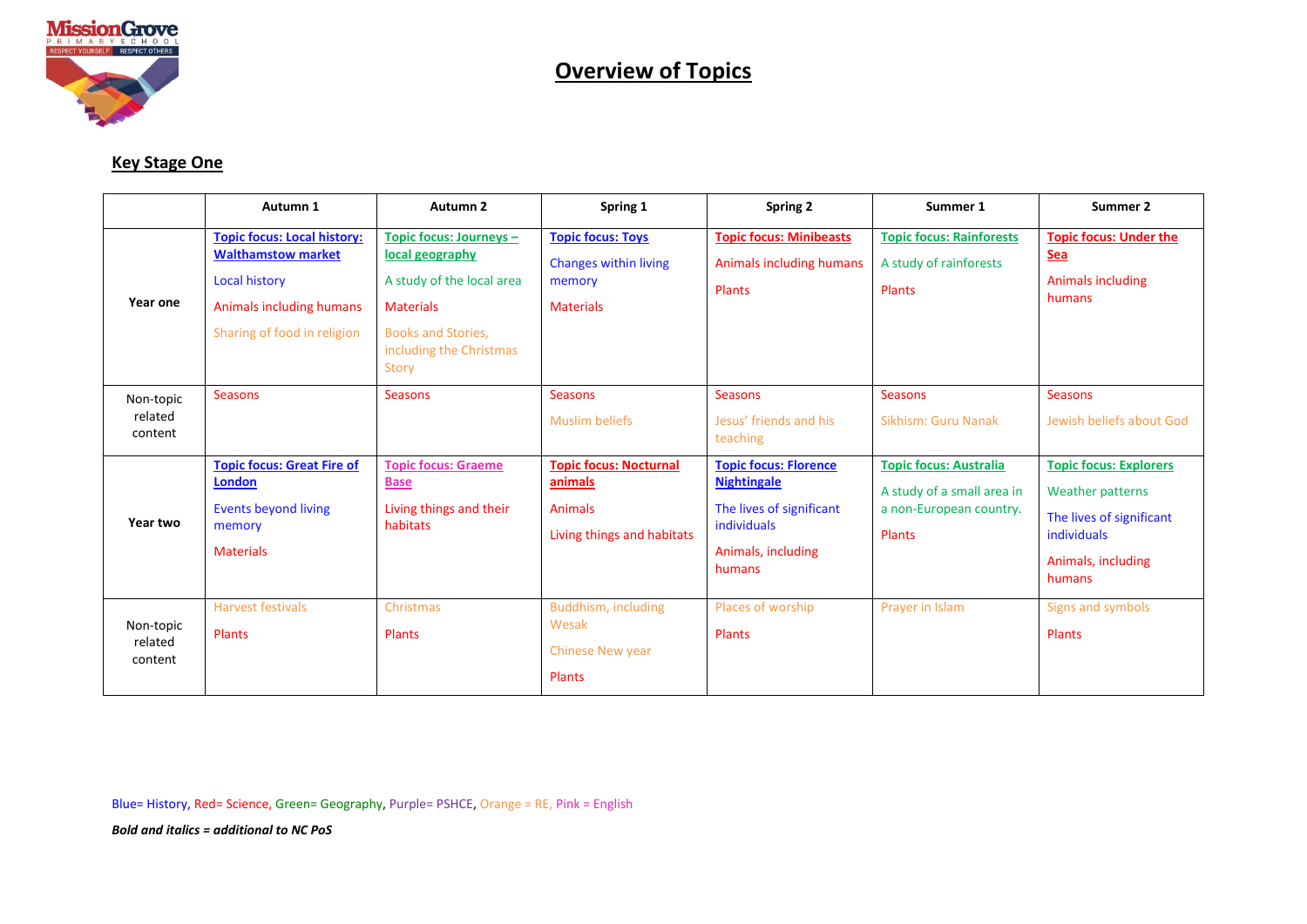

#### **Lower Key Stage 2**

|                                 | Autumn 1                                                                                                                                                                                | Autumn <sub>2</sub>                                                                                                                          | Spring 1                                                                         | <b>Spring 2</b>                                                                                                                                                              | Summer 1                                                                                                                                                                                                                                              | Summer 2                                                                                                                                                                           |
|---------------------------------|-----------------------------------------------------------------------------------------------------------------------------------------------------------------------------------------|----------------------------------------------------------------------------------------------------------------------------------------------|----------------------------------------------------------------------------------|------------------------------------------------------------------------------------------------------------------------------------------------------------------------------|-------------------------------------------------------------------------------------------------------------------------------------------------------------------------------------------------------------------------------------------------------|------------------------------------------------------------------------------------------------------------------------------------------------------------------------------------|
| Year three                      | <b>Topic focus: weather and</b><br>climate<br>Weather and climate<br>Light<br>The symbol of light,<br>including Diwali and<br>Hanukkah                                                  | <b>Topic focus: Romans</b><br>The Roman empire and<br>its impact on Britain<br><b>Rocks</b><br><b>Topic focus: Light</b><br>Light            | <b>Topic focus: The Human</b><br><b>Body</b><br>Animals including<br>humans/Food | <b>Topic focus: Forces and</b><br><b>Magnets</b><br>Science: Forces and<br>magnets                                                                                           | <b>Topic focus: Stone age to</b><br><b>Iron age Britain</b><br><b>Changes in Britain from</b><br>the Stone Age to the Iron<br>Age<br>Animals including humans                                                                                         | <b>Topic focus: London</b><br>A study of a region of the<br>United Kingdom.<br>Plants<br>A local history study<br>Religion in London                                               |
| Non-topic<br>related<br>content |                                                                                                                                                                                         | The Five Pillars of Islam                                                                                                                    | Easter                                                                           | Passover                                                                                                                                                                     | Living as a Hindu                                                                                                                                                                                                                                     |                                                                                                                                                                                    |
| <b>Year four</b>                | <b>Topic focus: Electricity</b><br>Electricity<br>Describe and understand<br>key aspects of human<br>geography, including: the<br>distribution of natural<br>resources including energy | <b>Topic focus: Anglo</b><br><b>Saxons</b><br>Britain's settlement by<br><b>Anglo-Saxons and Scots</b><br><b>Animals including</b><br>humans | <b>Topic focus: Sound</b><br>Sound                                               | Topic focus: A study of a<br>region of the UK (outside<br>London)<br>A study of a rural region<br>of the UK<br><b>Living Things and Habitats</b><br>Animals including humans | <b>Topic focus: Ancient</b><br><b>Egypt</b><br>The achievements of the<br>earliest civilizations - an<br>overview of where and<br>when the first civilizations<br>appeared and a depth<br>study of Ancient Egypt<br><b>Living Things and Habitats</b> | <b>Topic focus: Brazil</b><br>A study of human and<br>physical geography of a<br>region of a region within<br><b>South America</b><br><b>States of matter</b><br>Water in religion |
| Non-topic<br>related<br>content | The Buddha and Buddhist<br>teaching                                                                                                                                                     | Who was Jesus: what<br>Christians believe about<br>him                                                                                       | <b>Guru Granth Sahib</b>                                                         | <b>Ramadan and Eid</b>                                                                                                                                                       | Prayer                                                                                                                                                                                                                                                |                                                                                                                                                                                    |

Blue= History, Red= Science, Green= Geography, Purple= PSHCE, Orange = RE, Pink = English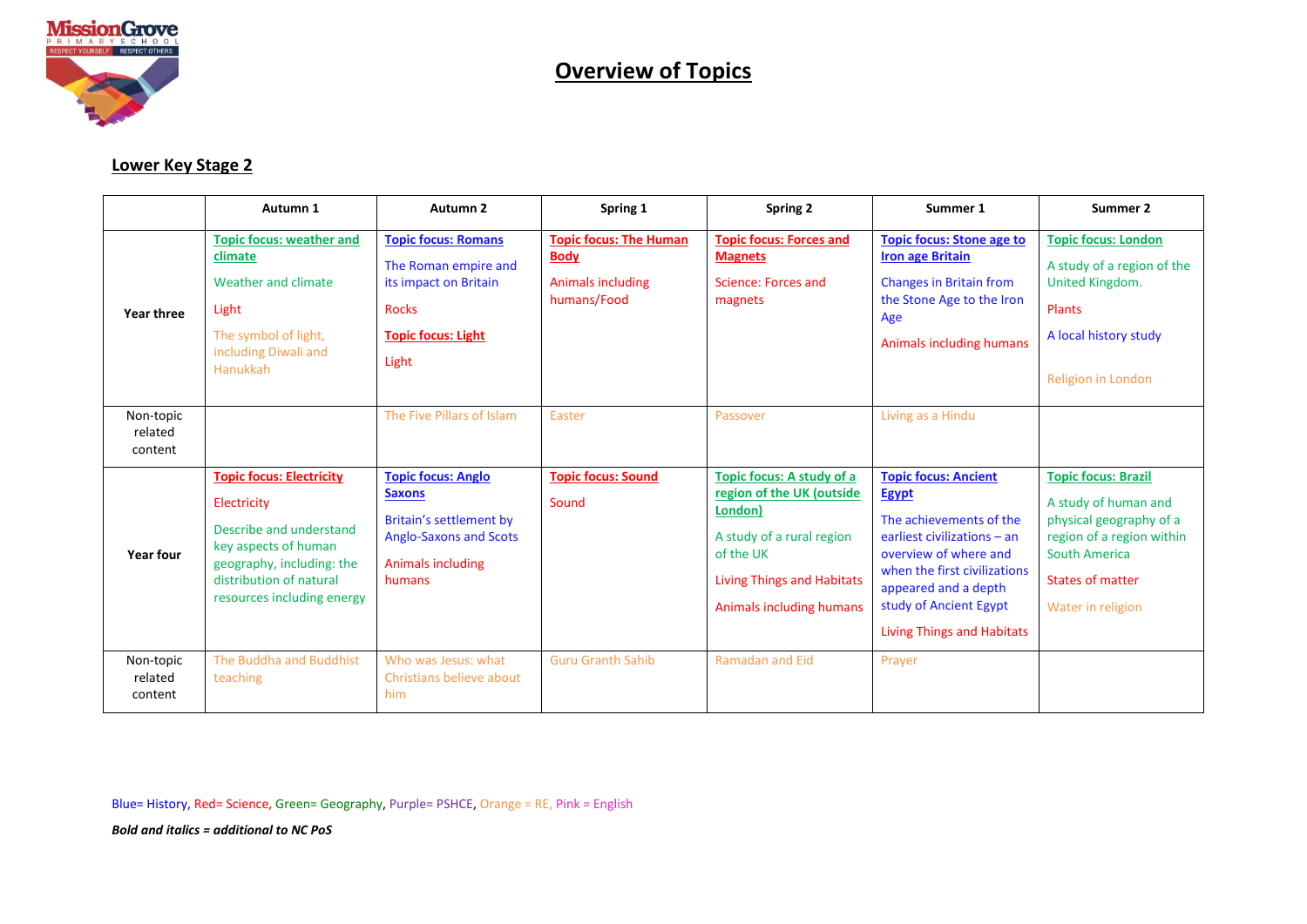

#### **Upper Key Stage 2**

|                                 | Autumn 1                                                                                                                                                                                                                                                                                                            | Autumn 2                                                                                                                                                                                  | Spring 1                                                                                                                                                                                                     | Spring 2                                                                                 | Summer 1                                                                                                                                                                                               | Summer 2                                                                                                                                                                                                                                                                                               |
|---------------------------------|---------------------------------------------------------------------------------------------------------------------------------------------------------------------------------------------------------------------------------------------------------------------------------------------------------------------|-------------------------------------------------------------------------------------------------------------------------------------------------------------------------------------------|--------------------------------------------------------------------------------------------------------------------------------------------------------------------------------------------------------------|------------------------------------------------------------------------------------------|--------------------------------------------------------------------------------------------------------------------------------------------------------------------------------------------------------|--------------------------------------------------------------------------------------------------------------------------------------------------------------------------------------------------------------------------------------------------------------------------------------------------------|
| Year five                       | <b>Topic focus: Victorians</b><br>(including a local history<br>study)<br>A local history study<br>A study of an aspect or<br>theme in British history<br>that extends pupils'<br>chronological knowledge<br>beyond 1066<br><b>Forces</b><br>Understand how some<br>geographical features have<br>changed over time | <b>Topic focus: India</b><br>A study of key human and<br>physical features of a<br>region of India<br>Living things and their<br>habitats<br>Hinduism, to include the<br>festival of Holi | <b>Topic focus: The Vikings</b><br>The Viking and Anglo-<br>Saxon struggle for the<br>Kingdom of England to<br>the time of Edward the<br>Confessor<br>Properties and changes of<br>materials                 | <b>Topic focus: Earth and</b><br><b>Space</b><br><b>Earth and Space</b><br><b>Forces</b> | <b>Topic focus: Ancient</b><br><b>Greeks</b><br>Ancient Greece - a study<br>of Greek life and<br>achievements and their<br>influence on the western<br>world<br>Properties and changes of<br>materials | <b>Topic focus: Volcanoes</b><br>and earthquakes (North<br><b>America focus)</b><br>Study of a region within<br><b>North America</b><br>Study key aspects of<br>physical geography,<br>including mountains,<br>volcanoes and<br>earthquakes<br><b>Forces</b><br>Properties and changes of<br>materials |
| Non-topic<br>related<br>content | <b>Christians Around the</b><br>World                                                                                                                                                                                                                                                                               |                                                                                                                                                                                           | The prophet Muhammad<br>(pbuh)                                                                                                                                                                               | <b>Faith and Art</b>                                                                     | <b>Sacred texts</b>                                                                                                                                                                                    | <b>Animals including</b><br>humans (puberty)<br>Sacred texts                                                                                                                                                                                                                                           |
| Year six                        | <b>Topic focus: Mayan</b><br>civilization c. AD 900<br>A non-European society<br>that provides contrasts<br>with British history: Mayan<br>civilization c. AD 9001300.<br><b>Evolution and inheritance</b>                                                                                                          | <b>Topic focus: World War II</b><br>A study of an aspect or<br>theme in British history<br>that extends pupils'<br>chronological knowledge<br>beyond 1066<br>Electricity<br>Judaism       | <b>Topic focus: Friendship</b><br>PSHCE: Sex and relationships education<br>Using the text 'There's a boy in the girls' bathroom'<br>Animals including humans<br>Community and belonging<br>SATs Preparation |                                                                                          | <b>Topic focus:</b><br><b>Environmental Change</b><br>A study of a region in a<br><b>European country</b><br>Living things and their<br>habitats                                                       | <b>Transition Unit: Freedom</b><br>Drama: link to end of<br>year production<br>Light<br>Rites of passage                                                                                                                                                                                               |
| Non-topic related content       | Pilgrimages                                                                                                                                                                                                                                                                                                         |                                                                                                                                                                                           |                                                                                                                                                                                                              |                                                                                          | Islam: the Ummah                                                                                                                                                                                       |                                                                                                                                                                                                                                                                                                        |

Blue= History, Red= Science, Green= Geography, Purple= PSHCE, Orange = RE, Pink = English